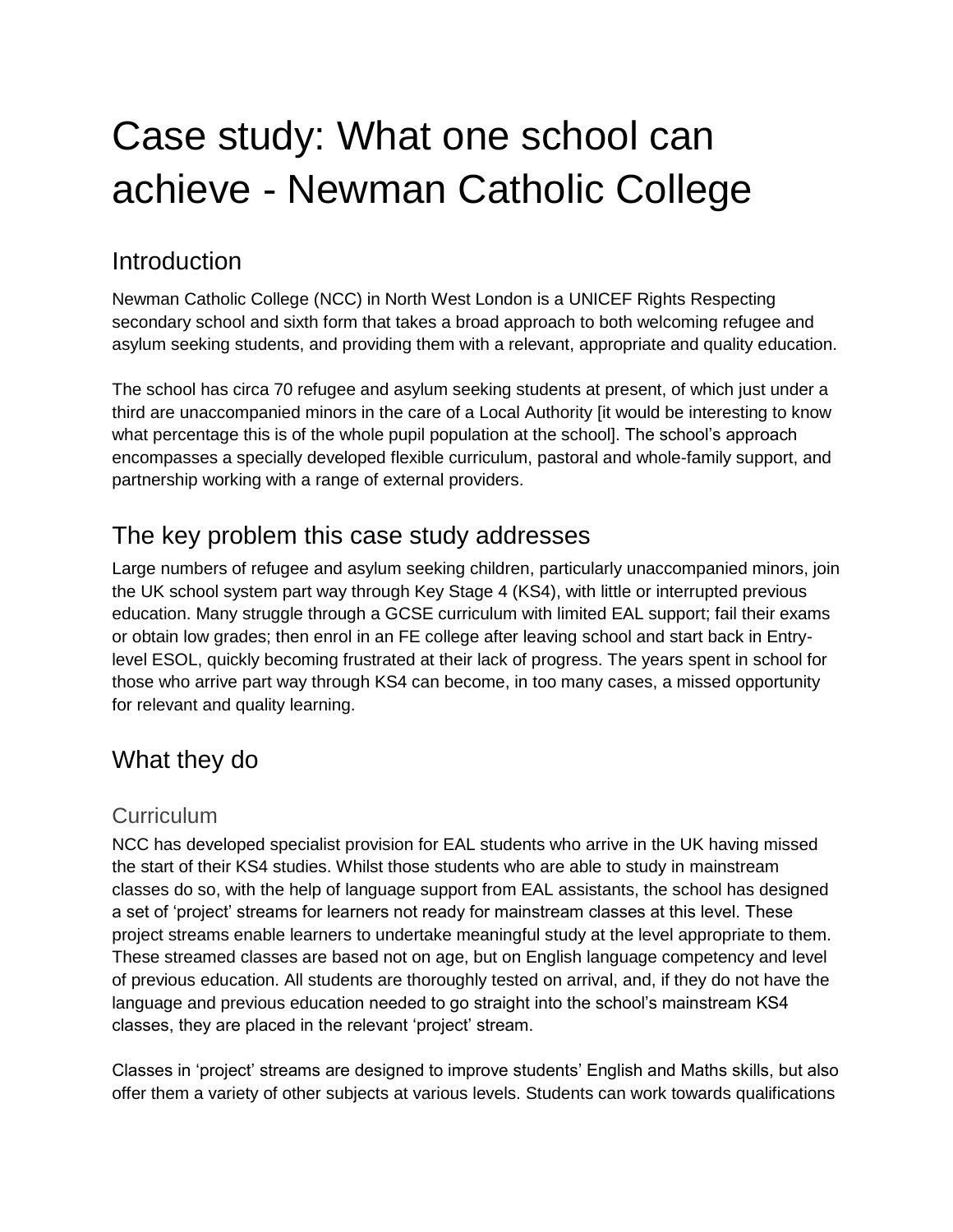ranging from ESOL and Asdan, to full GCSEs. Those studying on the 'project' GCSE programme are taught a set programme of GCSEs, with integrated English language support. Circa 25 students are studying on this bespoke GCSE programme in 2016-17, and the course is viewed as prestigious by both staff and students. Learners' progress is assessed every half term, and students have the opportunity, with each assessment, to move up to the next level of 'project' class, or into mainstream if appropriate.

If necessary, and in cases where students have little or no previous education, places are offered for a brief period of time in a 'pre-project' class, where the focus is on basic numeracy, reading and writing skills. This programme allows the students to observe school life, make friends, learn basic skills and then join a 'project' group feeling more confident and prepared.

The school supports the curriculum activities and learning with an EAL specialist Reading and Homework Club, which all refugee and asylum-seeking students are invited to attend after school daily.

### Pastoral and family support

In addition to their innovative approach to curriculum, NCC engages as fully as possible with entire families, running English classes for parents and organising regular 'Arabic tea' sessions (the majority of families linked to the school are from Syria) where parents can meet other parents, bring along younger children, share food and socialise informally within the school setting. The parents gradually become a part of the school community, and are encouraged to partner in their child's learning. Activities including role-playing parents' evenings, reporting child-sickness and studying school planners build the confidence newly-arrived parents need to engage.

Within the school, a dedicated Refugee Project Lead role ensures a 'warm and generous welcome' for all students and their families, and provides dedicated pastoral care throughout the school year.

### Partnership working

The school has partnered with a range of external organisations to facilitate additional services and support for their refugee and asylum-seeking students, including the Tricycle Theatre, who run drama workshops designed to enhance confidence, self-esteem and communication abilities; Paiwand, who run boys' and girls' groups, Refugee Support Network, who take referrals for educational mentoring and specialist education advice and guidance; Targeted Action for Mental Health in Schools, who provide an art therapist two days per week; and Queens Park Rangers Football Club, who have linked with the school to provide various football-related opportunities for refugee and asylum-seeking students, including being team mascots at Wembley.